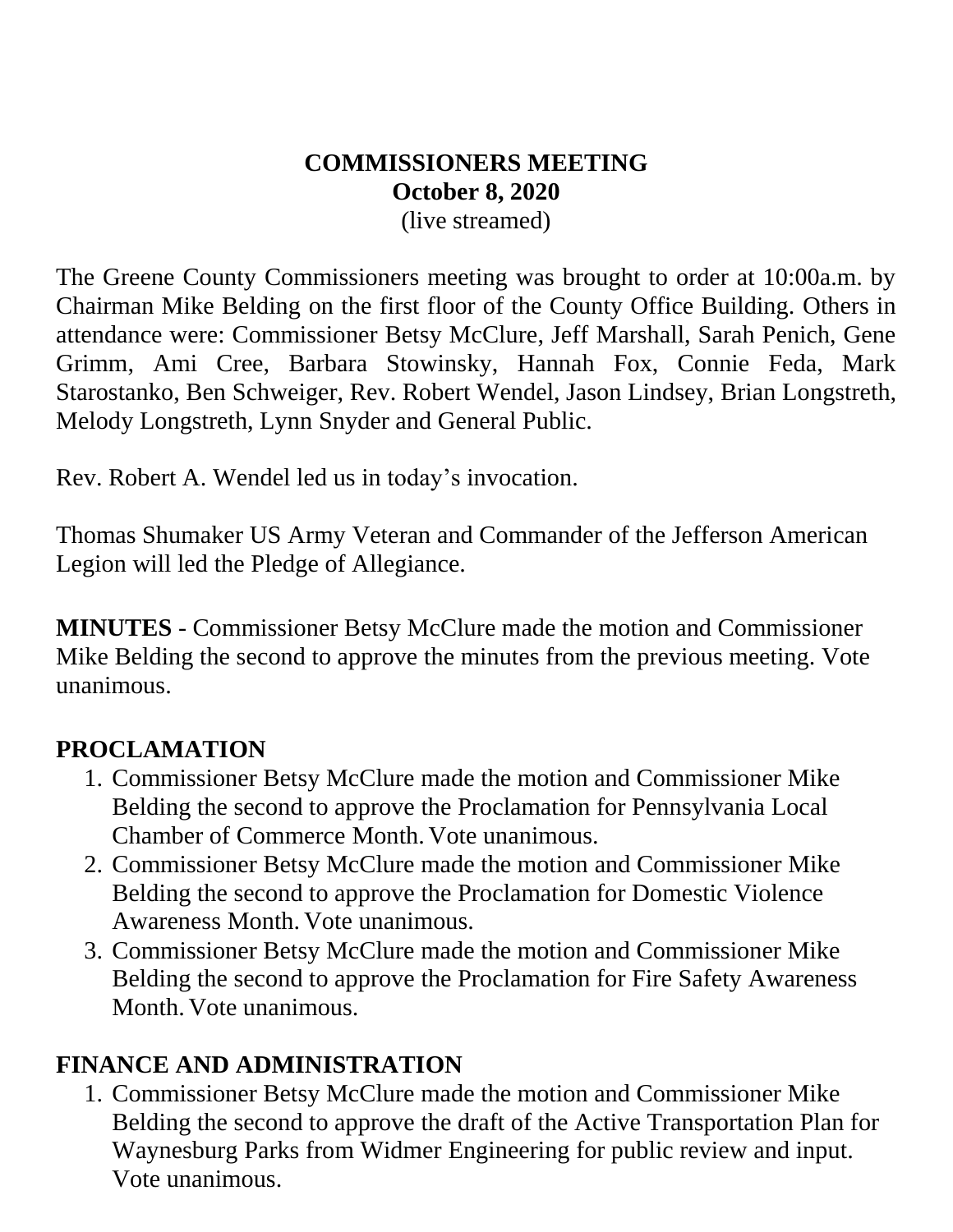- 2. Commissioner Betsy McClure made the motion and Commissioner Mike Belding the second to approve the funds from the Stenographer's Fund be transferred to the Greene County Bar Association. Total amount \$24,698.87 or current balance. Vote unanimous.
- 3. Commissioner Betsy McClure made the motion and Commissioner Mike Belding the second to approve the resignation of Benjamin Goodwin and Amanda Como from Criminal Conflicts Contract. Vote unanimous.
- 4. Commissioner Betsy McClure made the motion and Commissioner Mike Belding the second to approve the Amendment request from Pictometry in the amount of \$112,269.32 for additional elevation data to be obtained on the future flight imagery. The total cost will be \$359,852.46 and will be covered by Cares Act Funding. Vote unanimous.
- 5. Commissioner Betsy McClure made the motion and Commissioner Mike Belding the second to approve the Waynesburg Commons Multimodal Improvements Project Commonwealth Financing Authority, Multimodal Transportation Fund (MTF) and Resolution of the County of Greene authorizing the filing of the Multimodal Transportation Fund (MTF) Grant in the amount of \$756,987 through the Commonwealth Financing Authority (CFA) and designate Chairman Michael Belding and Chief Clerk Jeffrey Marshall as the officials to execute all documents between the County of Greene and CFA. Effective 9/24/2020. Vote unanimous.
- 6. Commissioner Betsy McClure made the motion and Commissioner Mike Belding the second to approve Amendment No. 1 to the Standard Form of Agreement between the County of Greene and EADS Architects, Inc. for the Greene County Prison Roof Replacement Project not to exceed \$25,000.00. Vote unanimous.
- 7. Commissioner Betsy McClure made the motion and Commissioner Mike Belding the second to approve to Commissioner Betsy McClure made the motion and Commissioner Mike Belding the second to approve the cost allocation plan by Maximus. Vote unanimous.
- 8. Commissioner Betsy McClure made the motion and Commissioner Mike Belding the second to approve the Resolution designation of PNC Capital Markets LLC for the refinancing and the restructuring of 2016 bond issue. Vote unanimous.
- 9. Commissioner Betsy McClure made the motion and Commissioner Mike Belding the second to approve the \$50,000 Allocation to the Greene County Chamber of Commerce. Vote unanimous.
- 10. Commissioner Betsy McClure made the motion and Commissioner Mike Belding the second to approve the Change Order from Arkadia Contacting,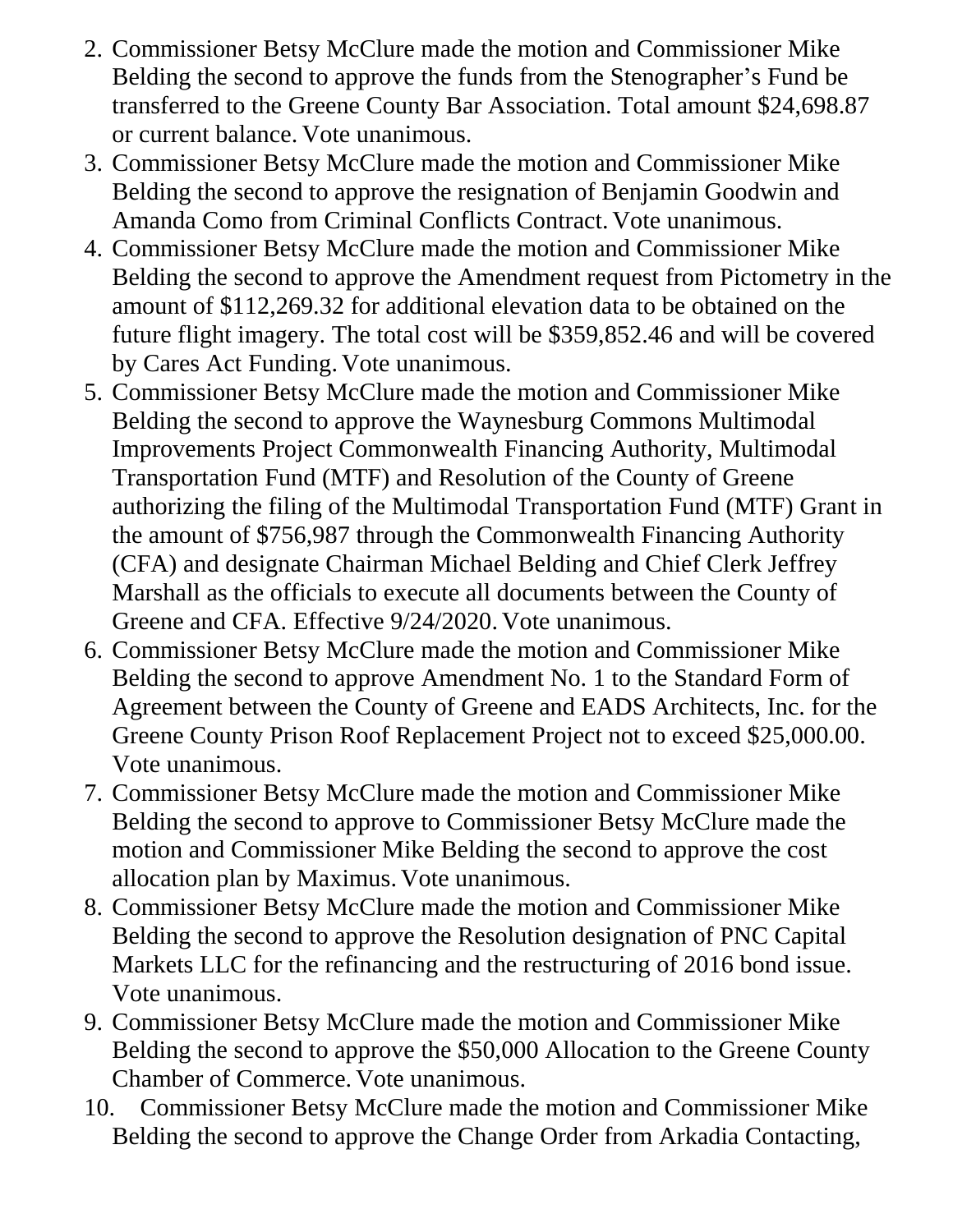Inc. for additional work on the Clock Tower in the amount of \$15,995.00. Vote unanimous.

### **CDBG**

- 1. Commissioner Betsy McClure made the motion and Commissioner Mike Belding the second to approve a Motion to file a Final Determination for Franklin Township Environmental Review Record for Whites Ridge Road Water Line Extension. Vote unanimous.
- 2. Commissioner Betsy McClure made the motion and Commissioner Mike Belding the second to approve a Motion to file an Exempt Status Form for Franklin Township, Whites Ridge Road Water Line Extension. Vote unanimous.

## **CONSERVATION**

1. Commissioner Betsy McClure made the motion and Commissioner Mike Belding the second to approve to accept the (59) GCCD 2020 GRACE Commissioner Betsy McClure made the motion and Commissioner Mike Belding the second to approved contracts and extension of (40) 2019 GRACE contracts. Vote unanimous.

## **CYS**

- 1. Commissioner Betsy McClure made the motion and Commissioner Mike Belding the second to approve the FY 20-21 Merakey of Pennsylvania with a rate range of \$91 - \$152.82 per day. Vote unanimous.
- 2. Commissioner Betsy McClure made the motion and Commissioner Mike Belding the second to approve the FY 20-21 Justice Works for unit ranges of \$60 - \$80 per unit. Vote unanimous.
- 3. Commissioner Betsy McClure made the motion and Commissioner Mike Belding the second to approve the FY 20-21 Cornell Abraxas with a rate range of \$185.50 - \$338.26 per day. Vote unanimous.
- 4. Commissioner Betsy McClure made the motion and Commissioner Mike Belding the second to approve the FY 20/21 Life Span Contract with a rate of \$69.94 - \$115.77 per day. Effective September 21, 2020. Vote unanimous.
- 5. Commissioner Betsy McClure made the motion and Commissioner Mike Belding the second to approve a presentation by Mark Starostanko for gifts received from the community. Vote unanimous.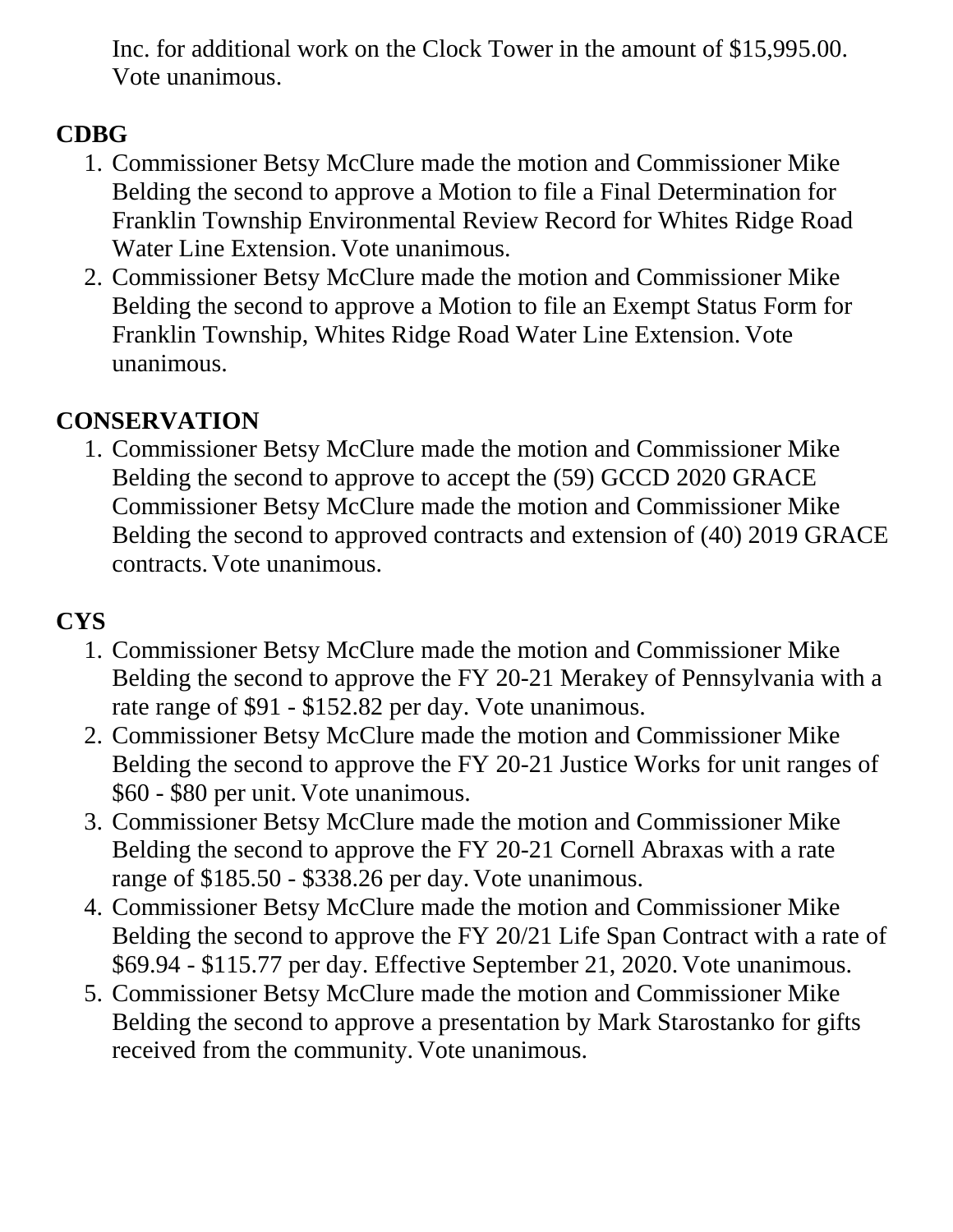## **ELECTIONS**

- 1. Commissioner Betsy McClure made the motion and Commissioner Mike Belding the second to approve the purchase of a High-Speed Scanner and Mail Opener with Cares Act Funding. Effective 10-1-2020. Vote unanimous.
- 2. Commissioner Betsy McClure made the motion and Commissioner Mike Belding the second to approve the Amendment to the Application for the GEMS Program Funds to allow an additional \$32,385 in reimbursements for a High-Speed Scanner. Vote unanimous.

## **GCIDA**

- 1. Commissioner Betsy McClure made the motion and Commissioner Mike Belding the second to approve to accept the resignation of Doug Galbraith and to replace with Greta Mooney to the GCIDA Board. Term will expire on December 31, 2024. Vote unanimous.
- 2. Commissioner Betsy McClure made the motion and Commissioner Mike Belding the second to approve to accept the resignation of Jason Neighbors and to replace with Phillip Hook. Term will expire on December 31, 2020. Vote unanimous.

#### **JAIL**

1. Commissioner Betsy McClure made the motion and Commissioner Mike Belding the second to approve the Contract between County of Greene and Diamond Pharmaceuticals for services at the Greene County Prison. Vote unanimous.

## **PUBLIC NOTICE**

- 1. People Natural Gas Company will be applying for General Permit(s) to replace approximately 3,800 linear feet of bare-steel gas line. Located in Center Township.
- 2. Consol will be submitting a permit application to the DA DEP for construction of an injection borehole and waterline for Bailey Mine Permit 30841216 – 6 South 2 Injection Borehole. Located in Richhill Township.
- 3. Greylock Production, LLC is notifying of intent for Water Withdrawal for Jefferson and Cumberland Townships.
- 4. DTE Appalachia Gathering System, LLC is submitting notification pursuant to Acts 14, 67, 68, and 127 of the MPC for Taggart Landslide Repair Project. Located in Whiteley Township.